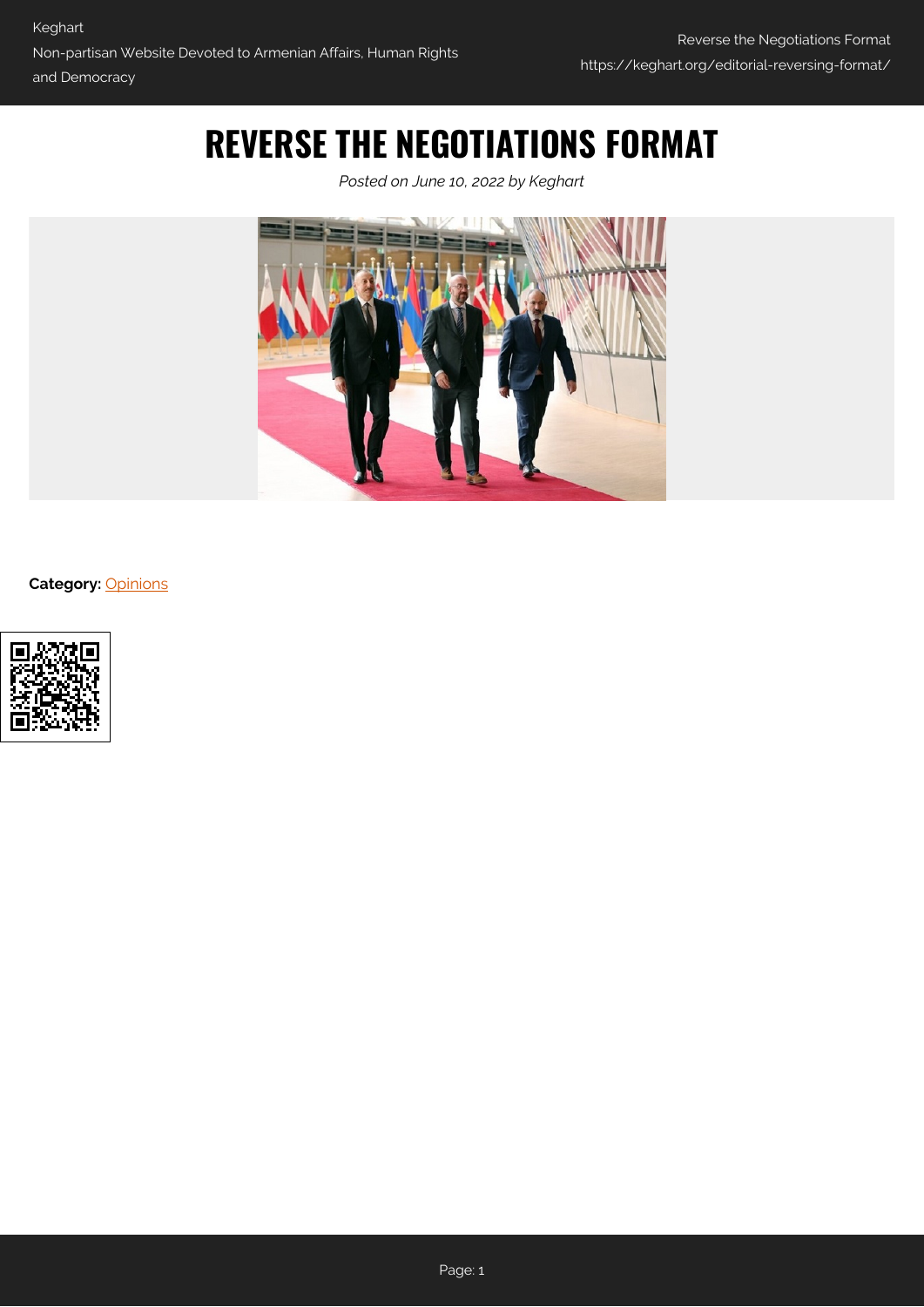#### **Keghart.org Editorial,** 10 June 2022

On May 22, 2022, Prime Minister Nikol Pashinyan and Azerbaijan President Ilham Aliyev held a summit under the mediation of the European Council President Charles Michel. This summit is the most recent of a series of meetings that were held between the two leaders as of March 29, 2019, within the framework of the so-called peace negotiations between Republic of Armenia and Azerbaijan. Summits between Pashinyan and Aliyev give rise to lots of speculations and analysis especially on the Armenian side due to fears of submitting to Aliyev's aggressive demands and behaviours. While outcomes of these summits and subsequent agreements, if any, remain vague, we can highlight five crucial observations and concerns regarding the format of these ongoing talks:

- 1. In three years, Pashinyan and Aliyev held at least seven official summits mediated by OSCE Minsk Group, Russia, EU, and France separately. It is legitimate to question about the outcomes of these meetings. This shrouded reality creates doubts about this most recent round of negotiations. The current impasse raises the question whether the mediators are powerless in making a breakthrough in these summits. A second speculation might be that due to the persistence of Azerbaijan nothing is being achieved. More worrisome, RoA is still behaving as the weak partner in these negotiations and not resorting to legal points of strength in pushing forward its demands.
- 2. Why Azerbaijan and the other mediators show high urgency for demarcation between RoA and Azerbaijan? Historically, by focusing on demarcation Azerbaijan aimed at discussing with Armenia the territorial integrity and sovereignty of both countries to exclude Artsakh from the debates. RoA fell in this trap by accepting to place demarcation as an urgency in current negotiations. This should not be an urgent concern. RoA should have refused to place it on the negotiation table before resolving several other urgent humanitarian issues. Furthermore, countries can coexist with pending demarcation problems without any tension; there are dozens of such disputes between countries throughout the world including between countries in Europe that currently have at least 40 cases of border issues.
- 3. Until 2019 the main mediator between RoA and Azerbaijan was OSCE Minsk Group. Why is RoA accepting to attend 'negotiations' that are mediated by parties other than OSCE – Minsk Group? Summits and meetings can be mediated by different parties but should not be referred as 'negotiations.' More dangerously, why is RoA submitting to this crucial change in the format of negotiations knowing that this had been a historical demand of Azerbaijan? RoA should have insisted that the only acceptable mediator in its conflict with Azerbaijan remain OSCE – Minsk Group.
- 4. Since the format of negotiations is being changed, why RoA is not insisting on having Artsakh representatives participate? Excluding Artsakh from the table was an unacceptable mistake committed by President Kocharian. The current government should have insisted on returning Artsakh to the table of negotiations alongside RoA and Azerbaijan, specially that its status is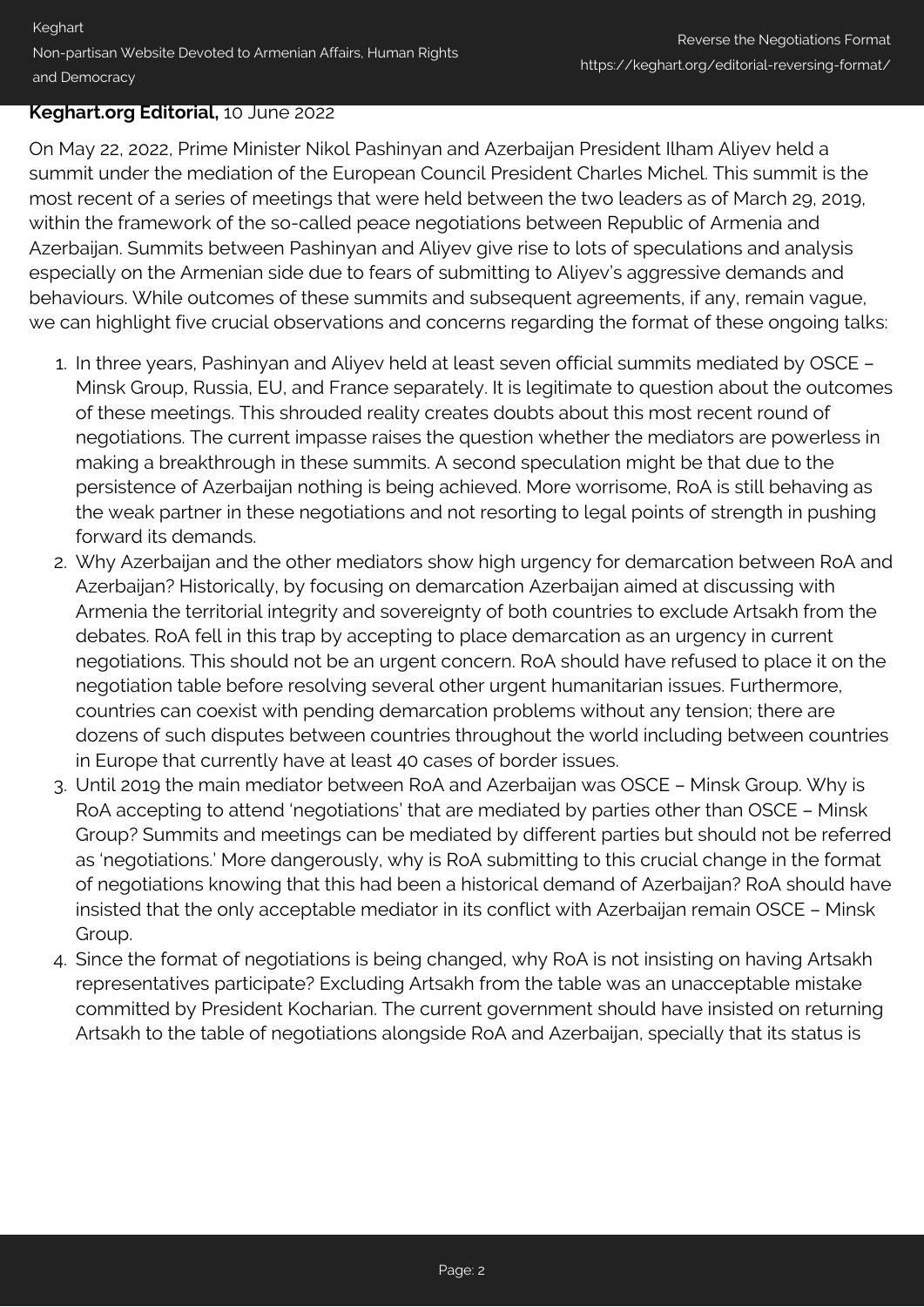5. Negotiations over the final status of Artsakh must be based on the principle of right of any people to self-determination. This is a universal right that is not bound by time or certain events. It is an irreversible historical fact that the people of Artsakh voted for their independence on 10 December, 1991 and held a referendum. Current negotiations should not redefine these historical milestones and expose them to revisionist manipulations. Armenians in general and the current RoA government negotiators have a major role to play in defending the right to self-determination for Artsakh people.

Pashinyan cannot justify his submissive attitude by blaming the previous political leadership of RoA. It is true that Presidents Kocharian and Sarkissian made unacceptable and sometimes deadly mistakes during negotiations in the past. It is also true that commitments made by states should be respected; however, past negotiations are not written in stone and Pashinyan should create margins for manoeuvring and redressing certain crucial outcomes. Primarily, he should not accept the alterations in the format of negotiations imposed by Azerbaijan and others. He cannot continue acting as a powerless leader; he can show more rigour and determination in defending the national interests of Armenians in both RoA and Artsakh. Armenians had always been the recipients of proposals and plans in these negotiations and never were proactive by proposing solutions and demands and pursuing them. Isn't it time to change this attitude on the Armenian side? In this effort Diaspora can play a central role if the RoA representatives earnestly plan to recruit the support of Diaspora politicians, intellectuals, institutions, and media in raising the just demands of Armenians.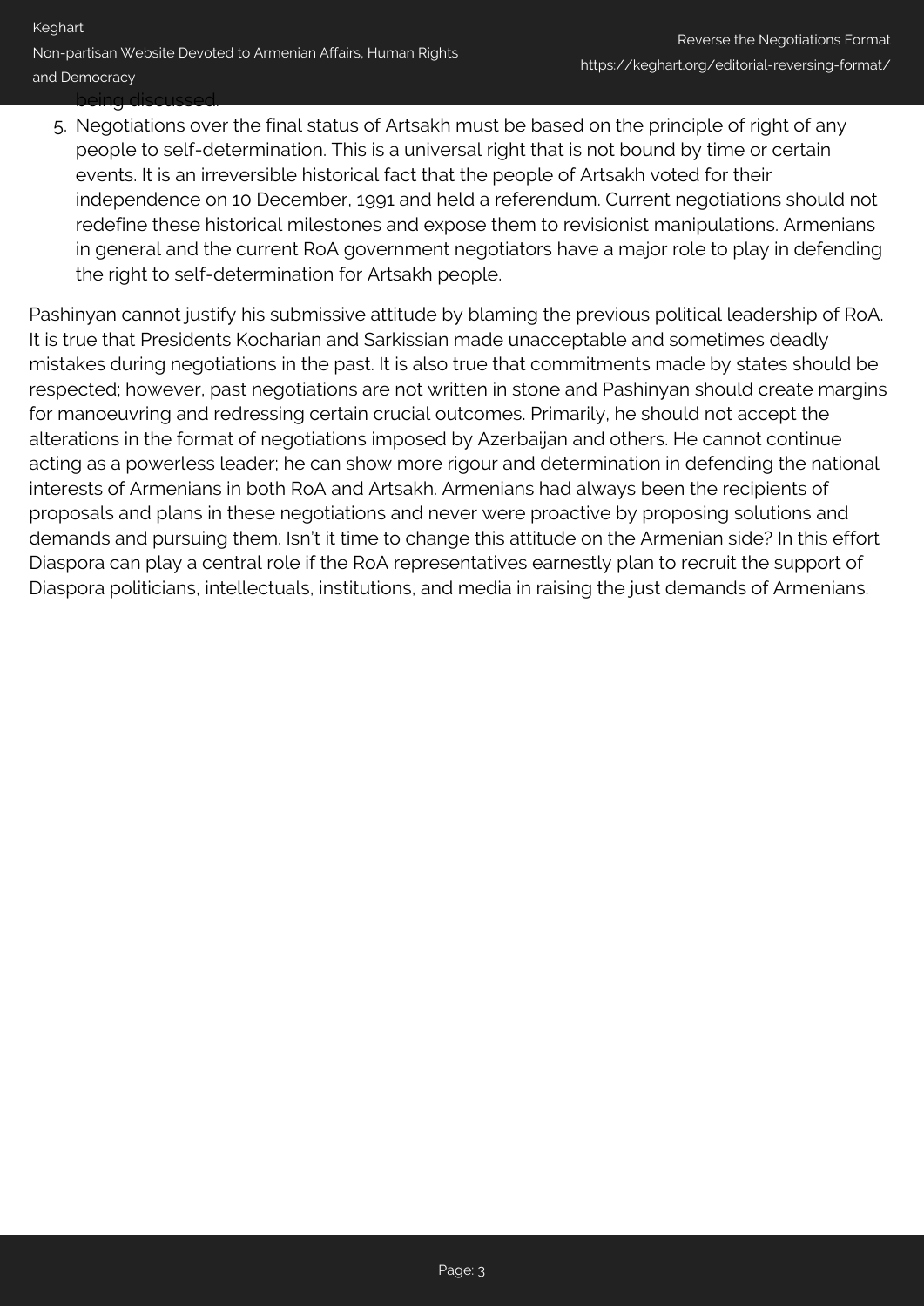## **Comments**

### **G. Nishan Gerj** – 2022-06-11 21:41:54

It is so embarrassing to Armenia/Armenians, the cowtowing done by Pashinyan. The players other than Armenia/Artsakh, want to take what they can get. I hope that while this time of negotiations has transpired, that the Army has been strengthened, that modern armaments have bee acquired, that the country has strengthened itself so that negotiations can be made from a more powerful position.

## **Garabed** – 2022-06-10 20:59:27

I do not think that NP is blaming the previous administrations to justify his lowering the bar in the negotiations. I think he is pointing to the previous administration because of the relentless attack on his administration by the extra-parliamentary opposition guided by the ex-presidents and led by sworn parliamentarians. The Diaspora is so much fragmented that it has no constructive role to play other than organizing Cartash car rally and evenings of Zartir Lao patriotic songs.. Also, let us do away with "Negotiations over the final status of Artsakh must be based on the principle of right of any people to selfdetermination." Negotiations are based on might, pure and simple. But the position of the present government is weakened because of who we are, much like who were and how faced losing historically watershed periods as we are facing now.. In the end, the regional powers will carve something for us. Hopefully the present government can have a larger scoop of the harissa that the regional powers will let us have.

#### **Mardiros** – 2022-06-10 19:29:21

I am glad that Keghart highlighted the issue of "demarcation". It seems all major powers and our enemies are in a rush to get this done. Why? Of importance, Russia declared twice that Artsakh (Nagorno-Karabakh) is part of Azerbaijan and is head over heels in "assisting" the process. Does that mean Artsakh will be forfeited? If Soviet maps are to be used, then for sure. Also, Nakhichevan will forever be gone. Furthermore, it means Armenia will have to recognize the border with Turkey as final. I wonder, the so called Kocharyan-Sargsyan-Vanetzyan-ARF "opposition", all friends of Russia, what do they think about this extremely dangerous situation. Will they turn against Russia? So far there is not indication, and the contrary is true. May I suggest readers have a peek at Ara Papyan's article about the issue of the borders? It's in Keghart's "Other Takes" section.